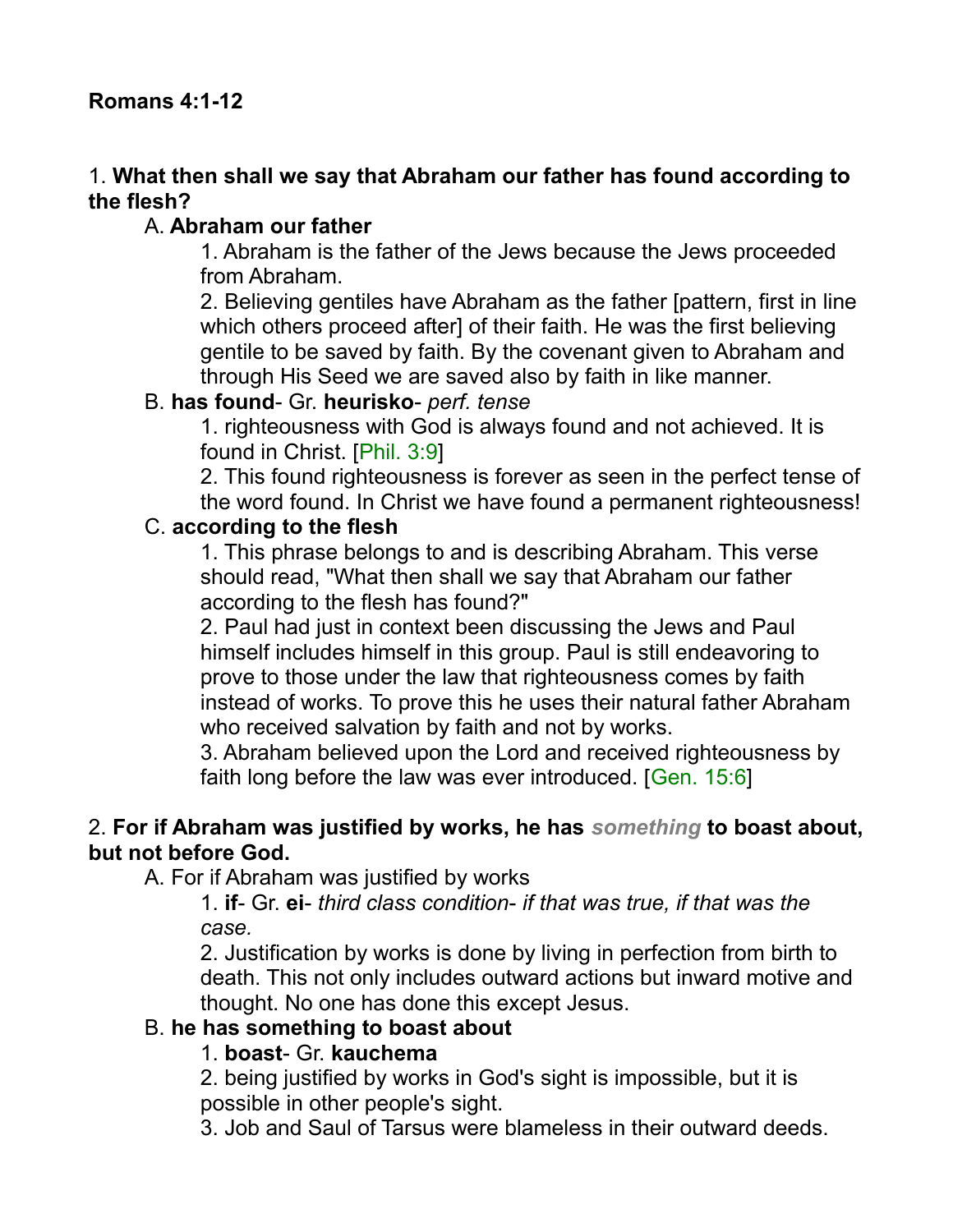This means no people around them could find fault with their outward actions. However, in God's light Job loathed himself and Paul called himself the chief of sinners. Inwardly both were filled with pride and self righteousness which in God's eyes are filthy rags.

### C. **but not before God**

1. God looks beyond the surface actions to the heart, motive, and source of our works.

2. All the works of unbelievers are contaminated by a darkened dead heart. The deeds are done for selfish purposes which only the Spirit of God can truly see. Job and Saul of Tarsus were spiritually dead. They needed salvation and righteousness given to them by grace through faith.

3. We know full well that Abraham was not justified in any means by works because he was both a sinner in heart and in action. Just see how he tried to give his wife away as his sister to save his own neck two times and that shows he was not justified by works!

### 3. **For what does the Scripture say? "ABRAHAM BELIEVED GOD, AND IT WAS ACCOUNTED TO HIM FOR RIGHTEOUSNESS."**

### A. **For what does the Scripture say?** [Gen. 15:6]

1. The Scripture is the written Word of God, but also the Living Word of God- Jesus

a. [Gal. 3:8] states that the Scripture preached to Abraham. The living Word of God- Jesus Christ, is the one who preached the gospel of a coming ONE and also witnessed of Abraham faith in his own coming some day and credited him with the righteousness that He would offer.

### B. **Abraham believed God**

1. **believed**- Gr. **pisteuo**- *aor. tense*- This instance of faith [aor. tense] was in His promised seed. Abraham believed what God told him that ONE coming from his own body would be his heir. This was first realized in Isaac, but ultimately realized in Jesus Christ- THE SEED of Abraham.

2. This verse speaks of Abraham's faith in the COMING ONE Jesus Christ. He was saved the same way we are by faith in Jesus Christ. 3. This verse does not say that Abraham was made righteous by general faith that there was a God or general faith in God because two verses later Abraham disbelieved God when He was promised the land of Canaan as His inheritance! God had to cut covenant with him to prove it to him! He said to God, How will I know I will inherit it. He could know it because God just told him he would! However, God proved it in cutting covenant with him.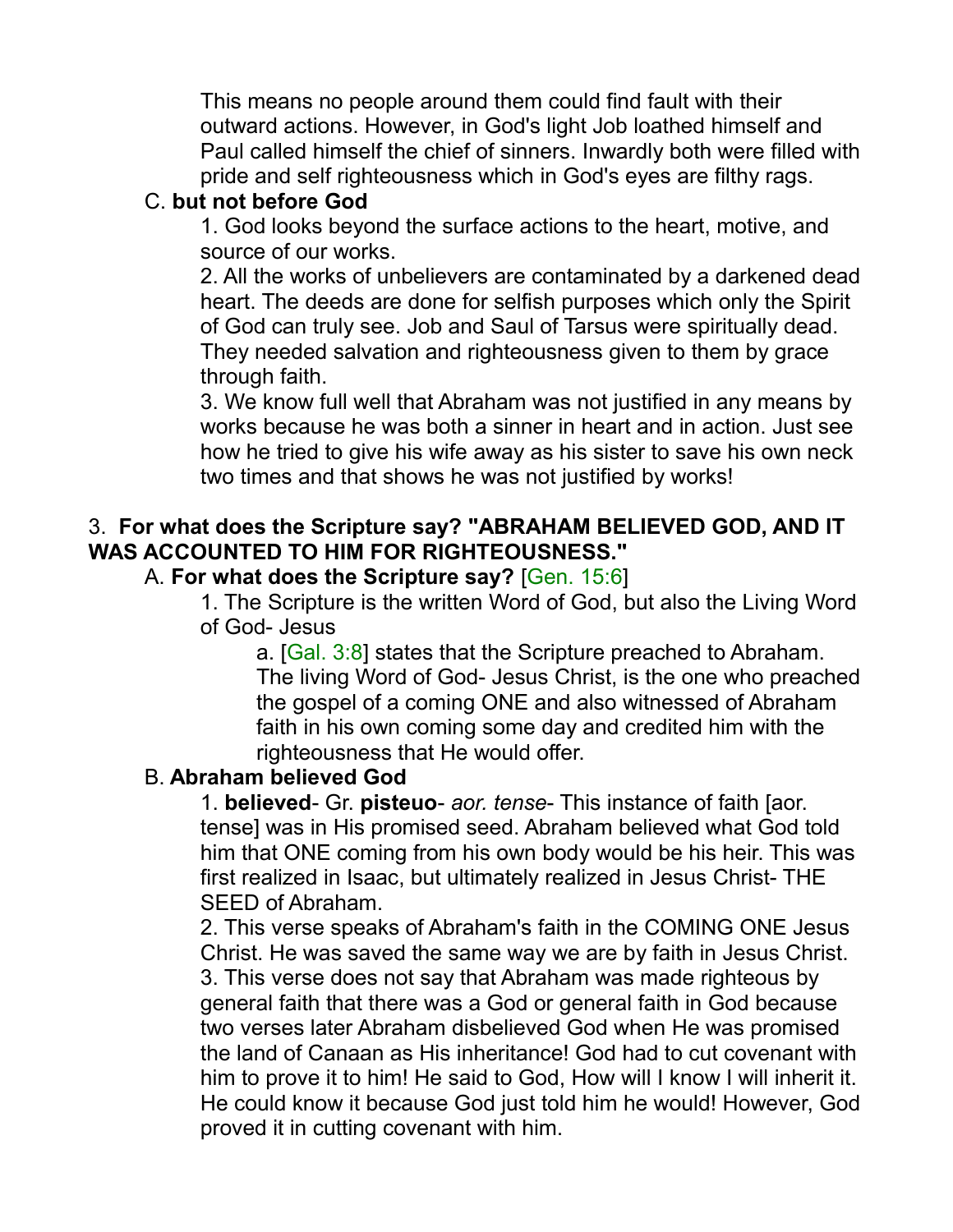### C. **and it was accounted to him for righteousness**

1. **accounted**- Gr. **logizomai**- *aor. pass.- to reckon, count, account*

# 2. **to him for righteousness**

a. It could only be accounted to him because Jesus had not yet come, died, and rose again. Righteousness was merely put to his account.

b. Today when a believer believes upon Christ and His finished work not only is righteousness accounted to them, but also imparted into them by the new birth. The seed of God causes their spirit to be born again. [1 John 3:9, 1 Peter 1:23] This new creation is made righteous- [Eph. 4:24, 2 Cor. 5:21]

### 4. **Now to him who works, the wages are not counted as grace but as debt.** A. **Now to him who works**

1. **works**- Gr. **ergazomai**- *pres. middle*- to the person working for righteousness and salvation they must continually work and do it all themselves as seen in the present middle tense/voice of this Greek word.

2. this refers to works of law and not to works of faith or love springing from and empowered by the Spirit to which the Christian is continually called to.

# B. **the wages are not counted as grace but as debt**

### 1. **the wages**- Gr. **misthos**- *dues paid for work*

a. The only wages man gets from his works is death! The wages of sin is death. [Romans 6:23]

b. All of unsaved man's works are seen as sin to God. The unsaved man never leaves the sphere of sin. [Eph. 2:1- dead in the sphere trespasses and sins]

### 2. **counted**- Gr. **logizomai**- *pres. - to account*

a. the same word as Abraham was accounted righteous b. There are two ways to be accounted righteous- by works or by faith. The first way never adds up. There is never enough of man's assets to equal righteousness. However if we change accounting systems and account by faith there is an abundant supply that fills up the full amount needed to be righteous! Christ's assets equals righteousness!

### 3. **as grace but as debt**

a. **grace**- Gr. **charis**- *unmerited favor*

b. **debt**- Gr. **opheilema**- *that which is justly or legally due, a debt*

c. When man works for God, instead of God owing man, man ends up being indebted to God through sin.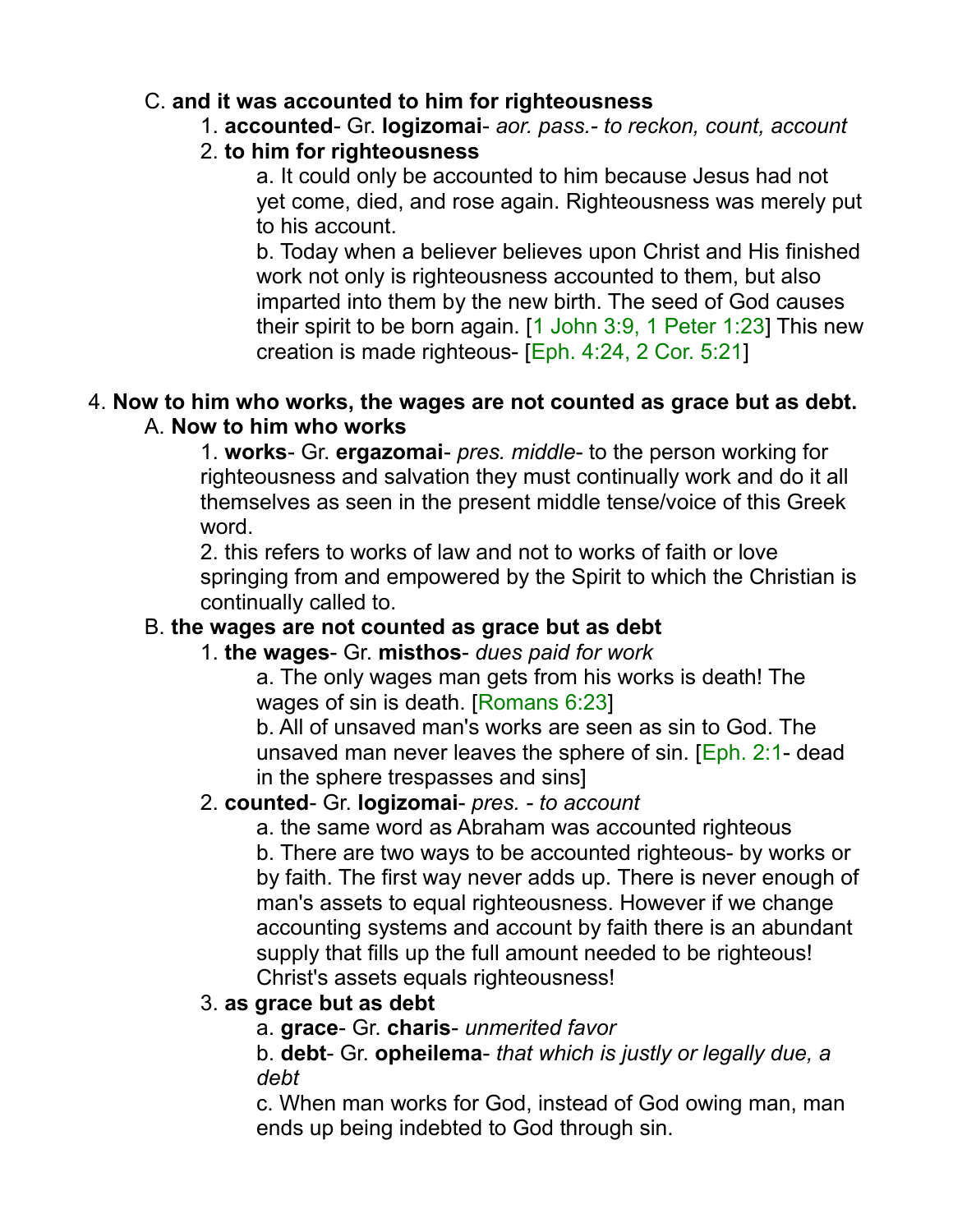d. God has never and will never be indebted to man. Man is indebted to God and only through receiving the finished work of Christ can this debt be paid. The man Jesus paid our debt!

# 5. **But to him who does not work but believes on Him who justifies the ungodly, his faith is accounted for righteousness,**

# A. **But to him who does not work**

1. Working for salvation is a fruitless work. It is a dead work. Only those who rest in the finished work of Christ can be saved. Only then can they work with fruit. Kingdom work proceeds from rest.

# B. **but believes on Him who justifies the ungodly**

- 1. **justifies** Gr. **dikaioo** *to make right or as one ought to be*
- 2. **ungodly** Gr. **asebes** *one who is irreverent*

a. All unsaved people are irreverent of God no matter what religious acts they perform. Reverence from God proceeds from the heart.

b. It takes the new birth to become truly reverent of God.

c. Not revering God is ungodliness. Revering God is godliness.

d. Grace does not lead us to irreverence of God, but to revere God. We are not saved by revering God, but we are saved to reverence God.

# C. **his faith is accounted for righteousness**

1. **accounted**- Gr. **logizomai-** *present tense- being reckoned, counted, imputed*

2. **righteousness**- Gr. **dikaiosune**- *the state of being as one ought to be, right*

# 6. **just as David also describes the blessedness of the man to whom God imputes righteousness apart from works:**

# A. **just as David also describes the blessedness of the man**

1. **Just as David**- Abraham is mentioned first in this chapter. He was justified by faith. He lived prior to the Law.

a. David lived under the law. He testifies that those who are under the law can only be justified by coming out from under the Law and be justified by faith instead of works.

b. David understood what the Law was given for; to show him his sin and reveal salvation by faith in the Lord, the Messiah. David understood and believed on the coming Messiah as seen in His prophetic writings about Him. [Ps. 22-24]

2. **describes**- Gr. **lego**- *speaks-* [Ps. 32:1-2]

3. **the blessedness**- Gr. **makarismos**- *to utter a declaration of blessedness upon one*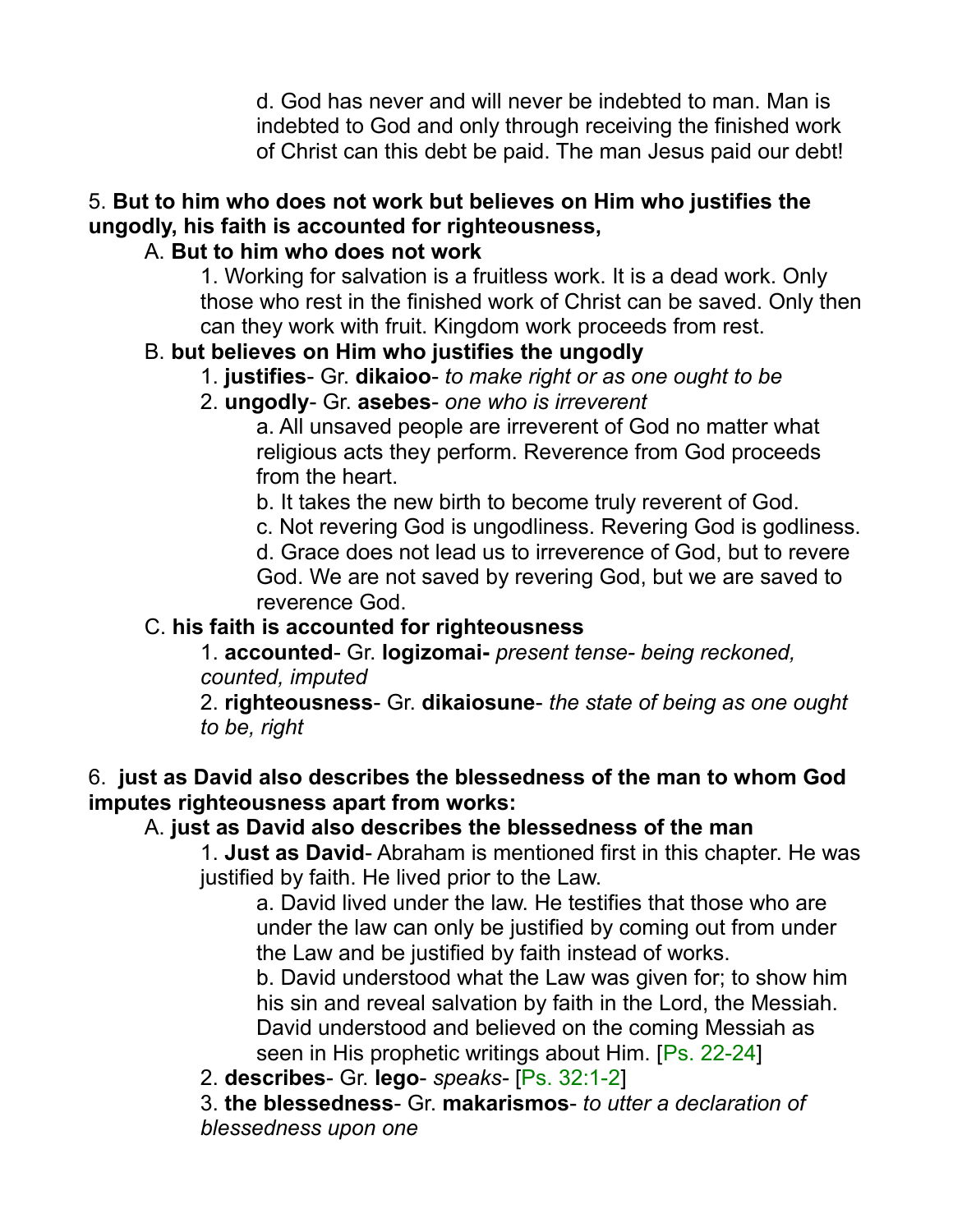a. Blessings can only be received from God by grace instead of merit.

b. God's blessings are given by unmerited favor on our part  $[Eph 1:3]$ , but are revealed by the fruit of the Spirit which are brought forth through faith. [Gal. 5:22-23] Ex. The faithful man will abound with blessings. [Prov. 28:20] All nine fruit of the Spirit contain the blessings of God. God does not bless us independent of grace or of the Spirit of God working in us by our faith. Fruit does not come by works, but by abiding. Abiding in the vine brings forth the fruit of the Spirit. [John 15:5] c. David sinned heinously with Bathsheba by killing Uriah the Hittite. David did not find forgiveness by penitence or even in animal sacrifice, but in faith in the grace and mercy of God.

4. **man**- Gr. **anthropos**- *mankind [male and female] in general as opposed to* Gr. **aner** *an adult male or male having authority. ie. husband*

#### B. **to whom God imputes righteousness apart from works**

1. Man wants to be blessed by God by a combination of God's grace and their works. They want to have some control over their blessings by their performance. This comes from pride and fear. Pride in that they want to feel good about themselves by their works and accomplishments and fear in that they think if they don't participate by their works they will not be blessed. They don't trust God to bless them outside of their works.

#### 7. **"BLESSED ARE THOSE WHOSE LAWLESS DEEDS ARE FORGIVEN, AND WHOSE SINS ARE COVERED;**

#### A. **Blessed are those whose lawless deeds are forgiven**

1. **Blessed**- Gr. **makarios**- Many think righteousness and being blessed by God are disconnected or given by different principles. They will agree that they can only be righteous by faith in God's grace, but at the same time believe to be blessed they must deserve it by their performance. Being blessed is rooted and founded upon being made righteous. We are blessed because we are righteous and we are only made righteous by faith and not by works, therefore we also are blessed by faith and not works!

#### 2. **lawless deeds**- Gr. **anomia**- *without law*

a. The Jews were lawless in that they violated God's law

b. The Gentiles were lawless in that they lived without law

c. Christians live by the higher laws of faith and love. We are **NOT** lawless. Christians fulfill the Mosaic Law by faith in Christ who was the substance of the Law.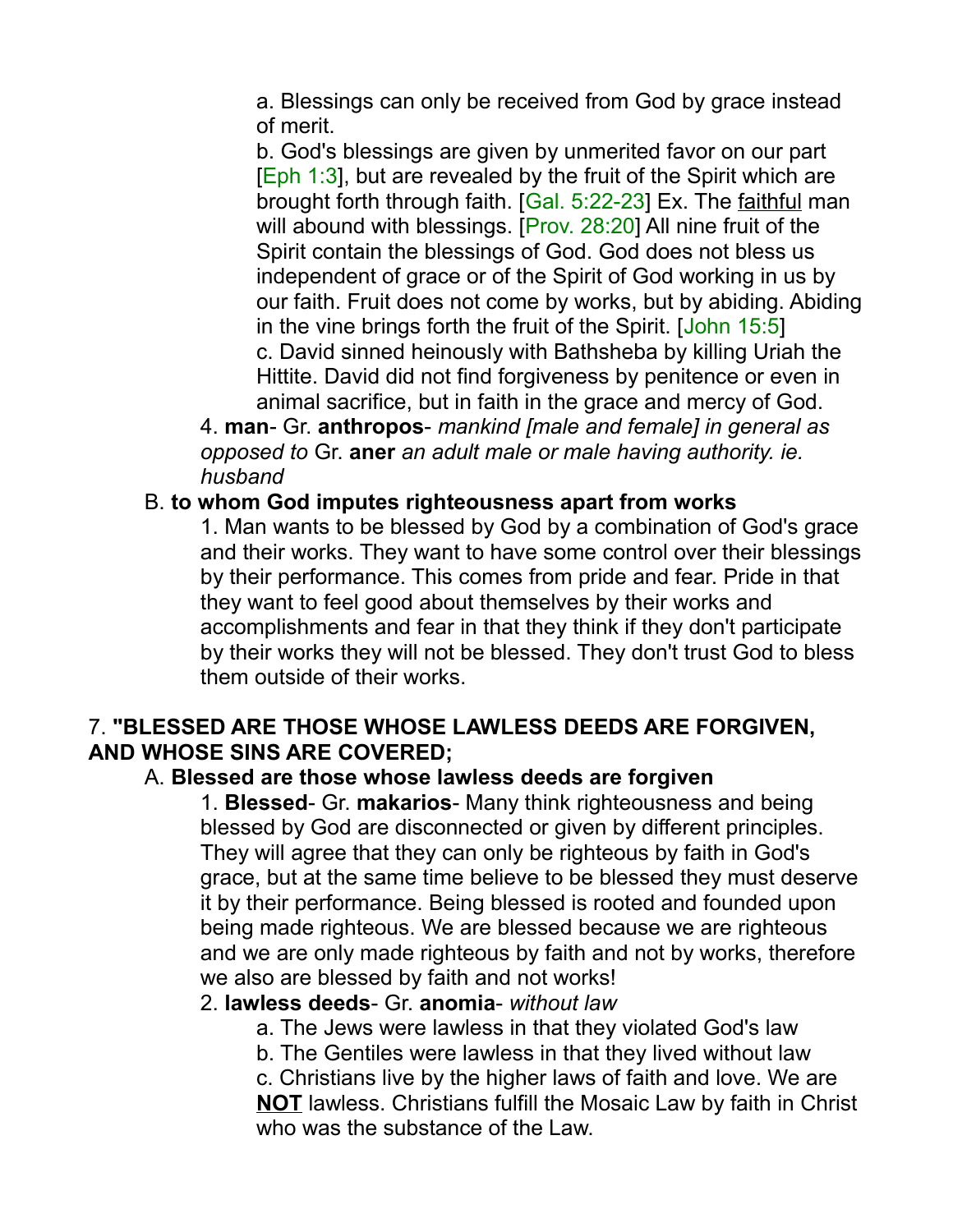# 3. **forgiven**- Gr. **aphiemi**- *aor. pass.- to send off*

a. God has caused our lawless deeds to be sent off. He has bid them bon voyage!

b. David had been guilty of breaking the law. He broke most of the ten commandments over the Bathsheba affair! However, when David sought God's grace through faith, his lawless deeds were sent away from him to the cross!

4. **sins**- Gr. **harmartia**- *missing of the mark*

5. **are covered**- Gr. **epikalupto**- *aor. pass. - epi- over; kalupto- to cover, close, or conceal*

a. Take note that this is a quote of David before the cross. Before the cross sins were merely covered and not removed. The blood of bulls and goats could never take away sin. b. It took the shed blood of Jesus Christ to remove sin. New covenant Christians do not have their sins covered. They have them cleansed, purged, and removed! [2 Peter 1:9, Heb. 1:3, Heb. 9:26]

# 8. **BLESSED IS THE MAN TO WHOM THE LORD SHALL NOT IMPUTE SIN."** A. **Blessed**- Gr. **makarios**

- B. **man** Gr. **aner** *male- anthropos is not used here because David is referring to himself, a male.*
- C. **Lord** Gr. **kurios** *he to whom a person or thing belongs, about which he has power of deciding; master, lord*
- D. **shall not impute** Gr. **ou me logizomai** translate the double negative in Greek as *in no way, certainly not, absolutely not impute [put to one's account]*
	- 1. Because of Christ's death on the cross God is not imputing men's sins to them today. [2 Cor. 5:18-19] Why? Because they were all imputed already upon Christ. God will not be held liable for double jeopardy! If Jesus suffered full punishment for our sins, then God would be unjust to punish us again for them. God will in no means, absolutely not impute sins to us who have accepted Christ's sacrifice for our sins.
	- 2. People do not go to hell today because of their sins. They go to hell for only one sin- the rejection of the finished work of Christ. So sad that many will spend eternity separated from God with their sins have been paid for by the sacrifice of Christ. Their rejection of Christ will haunt them throughout the endless eternity. For those who have accepted Christ we will praise God throughout the endless eternity!
- E. **sin** Gr. **hamartia**

### 9. **Does this blessedness then** *come* **upon the circumcised** *only,* **or upon**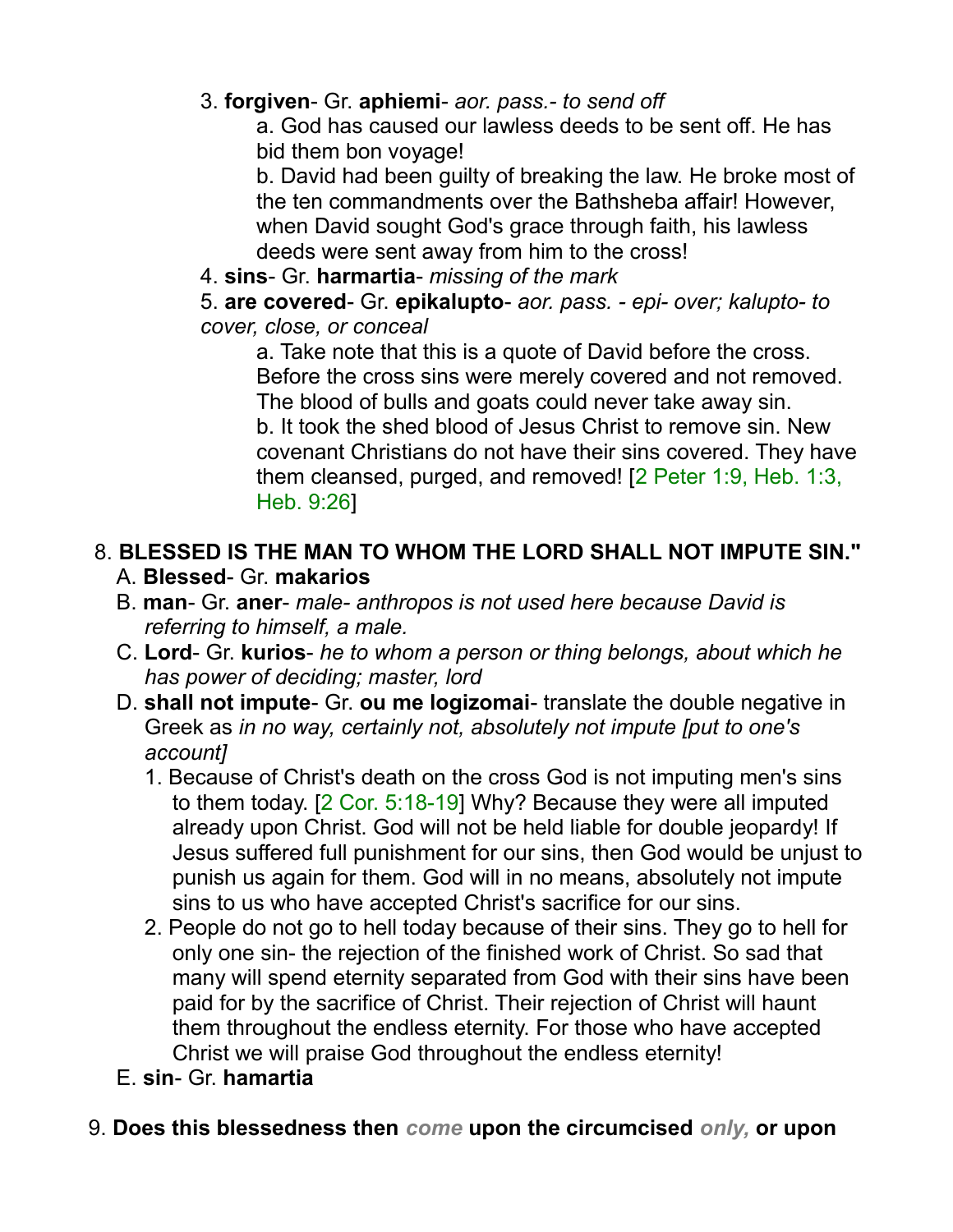**the uncircumcised also? For we say that faith was accounted to Abraham for righteousness.** 

- A. **Blessedness** Gr. **makarismos** *to pronounce one blessed*
- B. **upon the circumcised, or upon the uncircumcised also?**
	- 1. The same exact gospel with the same exact promises are given to both Jews and Gentiles. They do not have two different gospels or ways to get saved. Jesus isTHE way, THE truth, and THE life and NO MAN comes to the Father except by Him [Jesus] [John 14:6]
- C. **For we say that faith was accounted to Abraham for righteousness**
	- 1. This was hundreds of years before the Law.
	- 2. Both Jews and Gentiles have Abraham as their father. Jews by natural birth and Gentiles by spiritual birth. Both Jews and Gentiles are made righteous exactly as Abraham was which was by faith.
- 10. **How then was it accounted? While he was circumcised, or uncircumcised? Not while circumcised, but while uncircumcised.** 
	- A. Abraham was saved as a Gentile, when he was uncircumcised.
	- B. The rite of circumcision came years later in Abraham's life after he was saved by grace through faith.
	- C. The covenant of circumcision that God gave Abraham prefigured the Law. When he gave this covenant he commanded Abraham to be perfect. [Gen.] 17:1] This was the first mention of Abraham's performance in connection to God's dealing with him. First came the covenant of grace [given to Abraham and His seed] and then the covenant of law.
	- D. The Abrahamic covenant was incomplete. Although it revealed God's grace, it did not reveal God's holy justice and wrath upon sin and it did not reveal God's answer for sin which was the sacrifice of Christ. The Law was given to complete this revelations to man. The law revealed God's holiness in the 613 commandments and the penalty for sin and the answer for sin were revealed in the sacrifices. Once people saw their true nature of sin and God's wrath towards it and God's answer for sin which was Calvary, then men could fully accept grace unto salvation by faith in Christ.
- 11. **And he received the sign of circumcision, a seal of the righteousness of the faith which** *he had while still* **uncircumcised, that he might be the father of all those who believe, though they are uncircumcised, that righteousness might be imputed to them also,** 
	- A. **And he received the sign of circumcision**
		- 1. **received** Gr. **lambano**
		- 2. **sign** Gr. **seimion**
			- a. notice that circumcision is called a sign. A sign is not the substance of a thing but points to it. Physical circumcision was a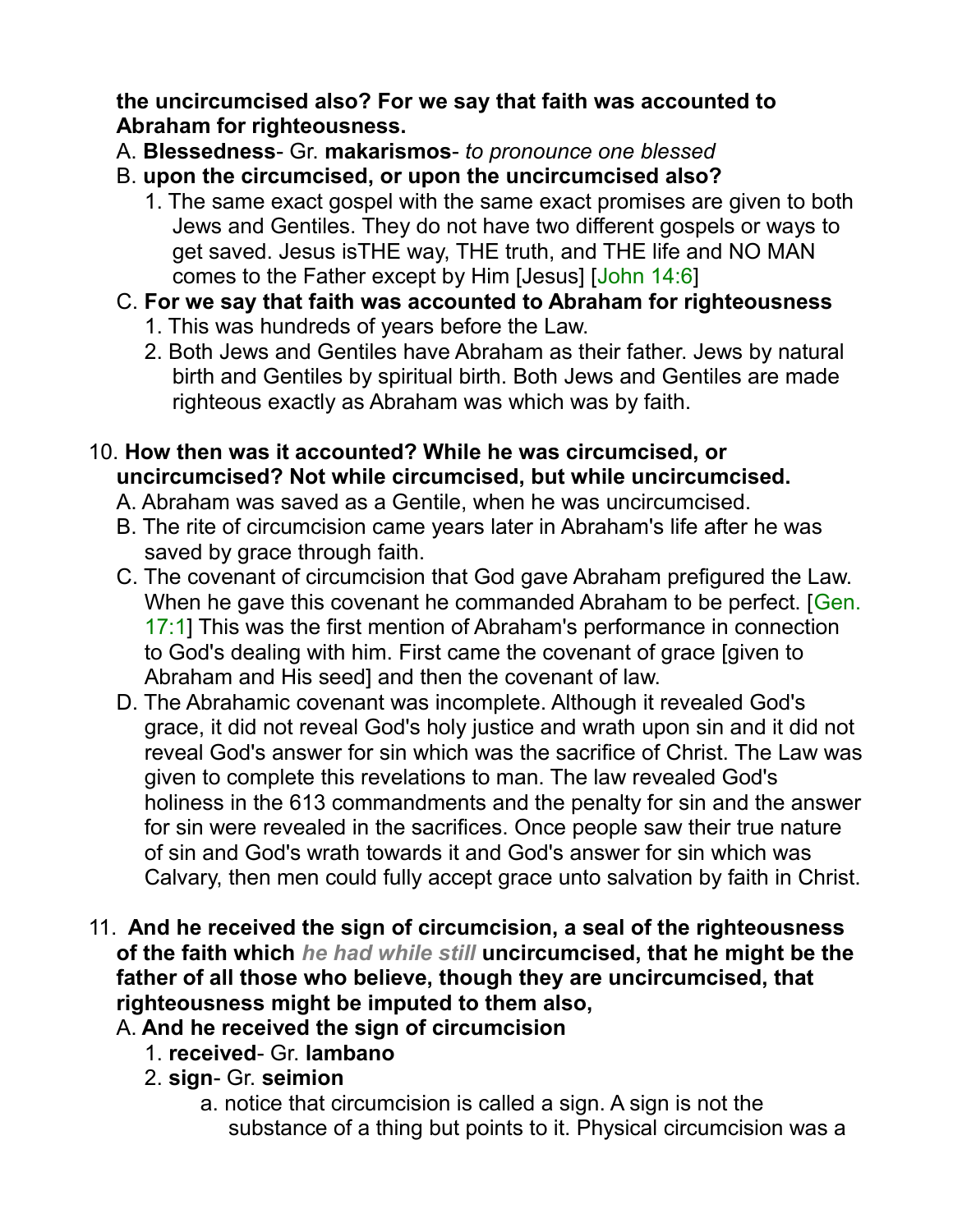mere sign of something else, which is spiritual circumcision, or in other words the new birth, in which the flesh is cut away from the spirit and the spirit is regenerated. [Rom. 2:29]

- b. Under the law a person was circumcised physically and told to keep all of the commandments to be righteous. Under grace we are circumcised spiritually and fulfill the law by faith in Christ and receive His righteous life as a gift.
- c. Abraham received grace first [Gen. 15:6] and then came under obligation to performance towards God later. [Gen. 17:1] This is the pattern of most Christians. They get saved by grace, but soon afterward revert to a performance relationship towards God. This needs not be if they are taught correctly.

### B. **a seal of the righteousness of the faith which he had while still uncircumcised**

# 1. **a seal**- Gr. **sphragis**

- a. not only is physical circumcision a sign of spiritual circumcisionthe new birth, it is also was a seal. This natural seal was a type of the spiritual seal upon a believer's born again spirit, which is the Holy Spirit's seal. The Holy Spirit is the true seal of righteousness placed upon a believer's regenerated spirit. [2 Cor. 1:22, Eph. 1:13, Eph. 4:30]
- b. Once someone believes upon Christ they are then sealed by the Spirit of God. This is the seal of righteousness in their life. We can know we are righteous by the seal of righteousness in our heart. This seal is the Holy Spirit Himself! If any man has not the Spirit of Christ, they are none of His. [Romans 8:9] Thus every true Christian is righteous having God's seal of righteousness in Him which is the Holy Spirit.

### C. **that he might be the father of all of them that believe**

- 1. **father** Gr. **pater** *a more remote ancestor, the founder of a family or tribe, progenitor of a people, forefather, the originator and transmitter of anything*
- 2. **that believe** Gr. **pisteuoo** *pres. tense*
	- a. Abraham is the father to all of those who believe because the promise to bless the nations of the world through His seed was given to Abraham.
	- b. He is only the father to those who believe. He is the natural father of the physical race of Jews, but that will end in death. However, Abraham will be a spiritual father to those who believe forever. Of course, God is our only true Father, but Abraham and the covenant given to him was the origination of our blessing.